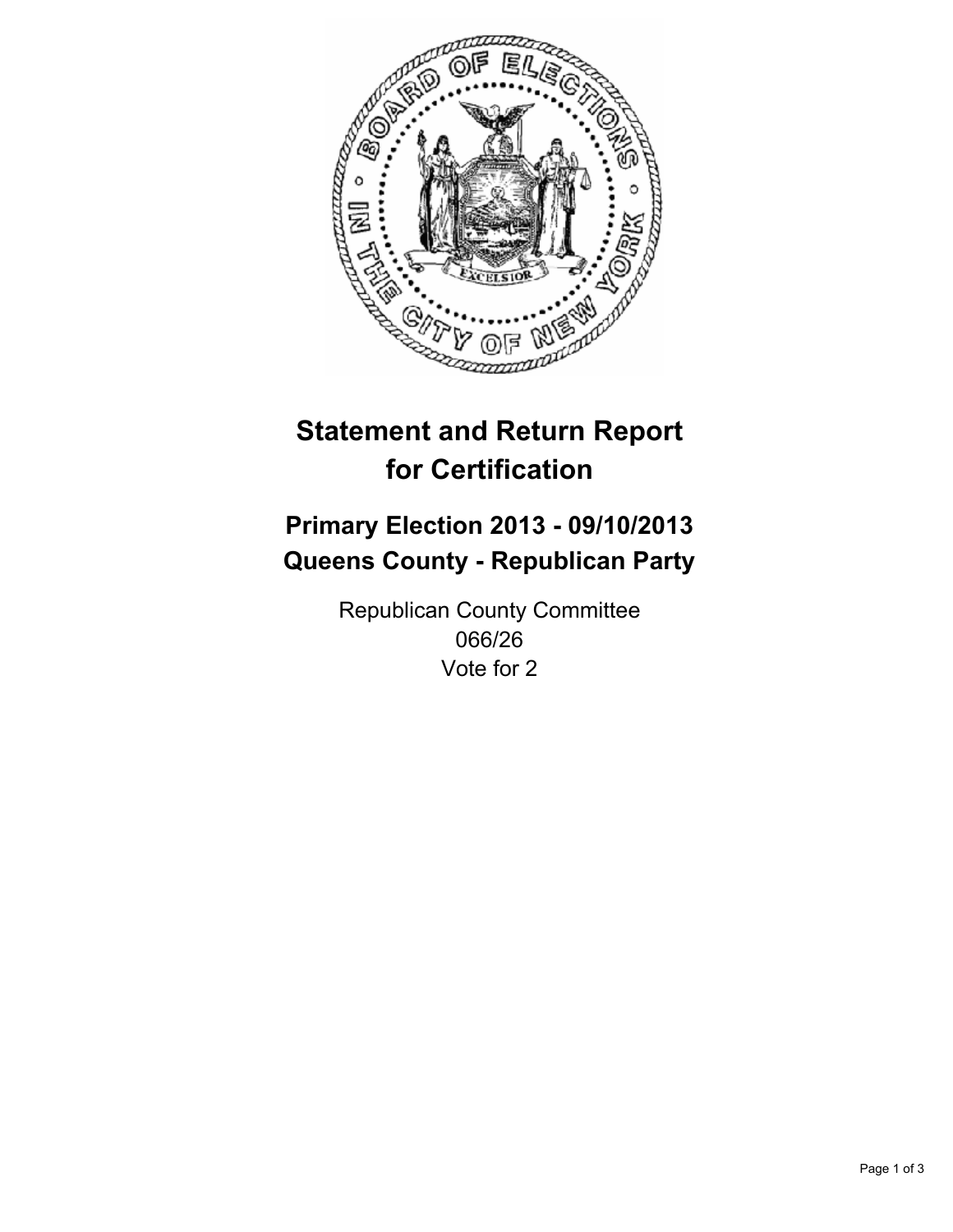

### **Assembly District 26**

| ABSENTEE/MILITARY<br><b>FEDERAL</b><br>SPECIAL PRESIDENTIAL<br>AFFIDAVIT<br><b>HERBERT STUPP</b><br><b>JUDITH STUPP</b><br><b>RUDY S. GIULIANI</b> | <b>EMERGENCY</b> | 0        |
|----------------------------------------------------------------------------------------------------------------------------------------------------|------------------|----------|
|                                                                                                                                                    |                  | 2        |
|                                                                                                                                                    |                  | 0        |
|                                                                                                                                                    |                  | 0        |
|                                                                                                                                                    |                  | $\Omega$ |
|                                                                                                                                                    |                  | 22       |
|                                                                                                                                                    |                  | 9        |
|                                                                                                                                                    |                  | 8        |
| SALVATORE BACARELLA                                                                                                                                |                  | 2        |
| <b>Total Votes</b>                                                                                                                                 |                  | 41       |